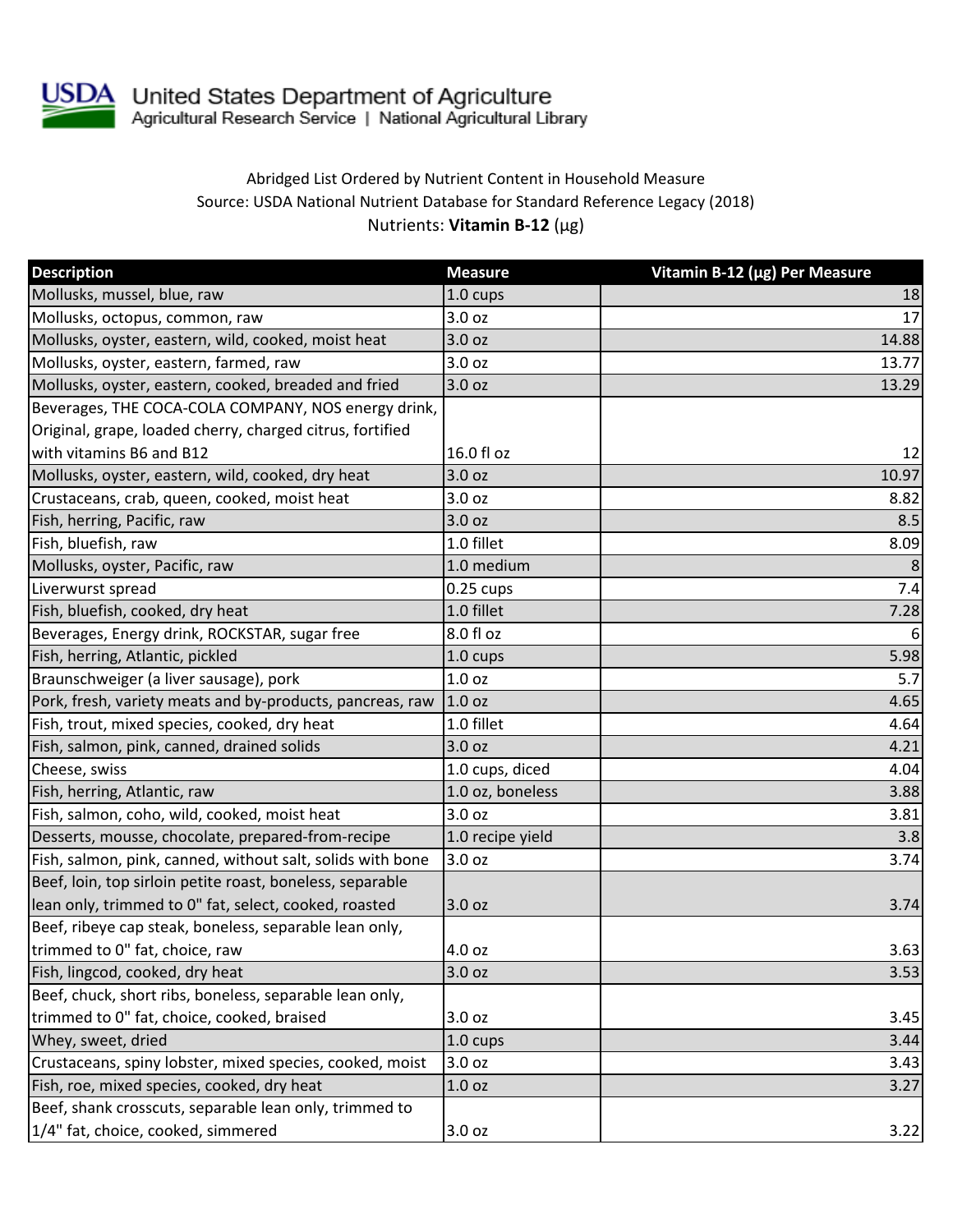| Beef, chuck, top blade, separable lean only, trimmed to 0"  |                        |      |
|-------------------------------------------------------------|------------------------|------|
| fat, select, cooked, broiled                                | 3.0 oz                 | 3.21 |
| Beef, top loin petite roast/filet, boneless, separable lean |                        |      |
| and fat, trimmed to 1/8" fat, all grades, raw               | 4.0 oz                 | 3.19 |
| Beef, chuck eye roast, boneless, America's Beef Roast,      |                        |      |
| separable lean and fat, trimmed to 0" fat, all grades, raw  | 4.0 oz                 | 3.08 |
| Beef, ribeye petite roast/filet, boneless, separable lean   |                        |      |
| only, trimmed to 0" fat, select, raw                        | 4.0 oz                 | 3.04 |
| Lamb, Australian, imported, fresh, shoulder, blade,         |                        |      |
| separable lean only, trimmed to 1/8" fat, cooked, broiled   | 3.0 oz                 | 3.03 |
| Beverages, Whey protein powder isolate                      | $3.0$ scoop            | 3    |
| Beverages, almond milk, sweetened, vanilla flavor, ready-   | 8.0 fl oz              | 3    |
| Beverages, almond milk, chocolate, ready-to-drink           | 8.0 fl oz              | 3    |
| Lamb, New Zealand, imported, frozen, shoulder, whole        |                        |      |
| (arm and blade), separable lean and fat, trimmed to 1/8"    | 3.0 oz                 | 2.95 |
| Fish, salmon, chum, cooked, dry heat                        | 3.0 oz                 | 2.94 |
| Fish, seatrout, mixed species, cooked, dry heat             | 3.0 oz                 | 2.94 |
| Fish, trout, rainbow, farmed, cooked, dry heat              | 1.0 fillet             | 2.92 |
| Lamb, Australian, imported, fresh, shoulder, arm,           |                        |      |
| separable lean and fat, trimmed to 1/8" fat, cooked,        | 3.0 oz                 | 2.76 |
| Lamb, Australian, imported, fresh, foreshank, separable     |                        |      |
| lean only, trimmed to 1/8" fat, cooked, braised             | 3.0 oz                 | 2.72 |
| Lamb, Australian, imported, fresh, leg, whole (shank and    |                        |      |
| sirloin), separable lean only, trimmed to 1/8" fat, cooked, | 3.0 oz                 | 2.71 |
| Lamb, Australian, imported, fresh, leg, center slice, bone- |                        |      |
| in, separable lean only, trimmed to 1/8" fat, cooked,       | 3.0 oz                 | 2.71 |
| Lamb, Australian, imported, fresh, leg, shank half,         |                        |      |
| separable lean only, trimmed to 1/8" fat, cooked, roasted   | 3.0 oz                 | 2.71 |
|                                                             | 1.0 unit (yield from 1 |      |
|                                                             | Ib ready-to-cook       |      |
| Chicken, broilers or fryers, giblets, raw                   | chicken)               | 2.62 |
| Lamb, Australian, imported, fresh, leg, sirloin chops,      |                        |      |
| boneless, separable lean and fat, trimmed to 1/8" fat,      | 3.0 oz                 | 2.59 |
| Lamb, Australian, imported, fresh, composite of trimmed     |                        |      |
| retail cuts, separable lean only, trimmed to 1/8" fat,      | 3.0 oz                 | 2.56 |
|                                                             |                        |      |
| Cheese, mozzarella, whole milk                              | 1.0 cups, shredded     | 2.55 |
| Lamb, Australian, imported, fresh, foreshank, separable     |                        |      |
| lean and fat, trimmed to 1/8" fat, cooked, braised          | 3.0 oz                 | 2.55 |
|                                                             |                        |      |
| Cheese, feta                                                | 1.0 cups, crumbled     | 2.54 |
| Lamb, shoulder, arm, separable lean and fat, trimmed to     |                        |      |
| 1/8" fat, cooked, broiled                                   | 3.0 oz                 | 2.45 |
|                                                             |                        |      |
|                                                             | 1.0 patty (yield from  |      |
| Game meat, elk, ground, cooked, pan-broiled                 | 104.1 g raw meat)      | 2.44 |
| Beef, rib, small end (ribs 10-12), separable lean and fat,  |                        |      |
| trimmed to 1/8" fat, choice, cooked, roasted                | 3.0 oz                 | 2.42 |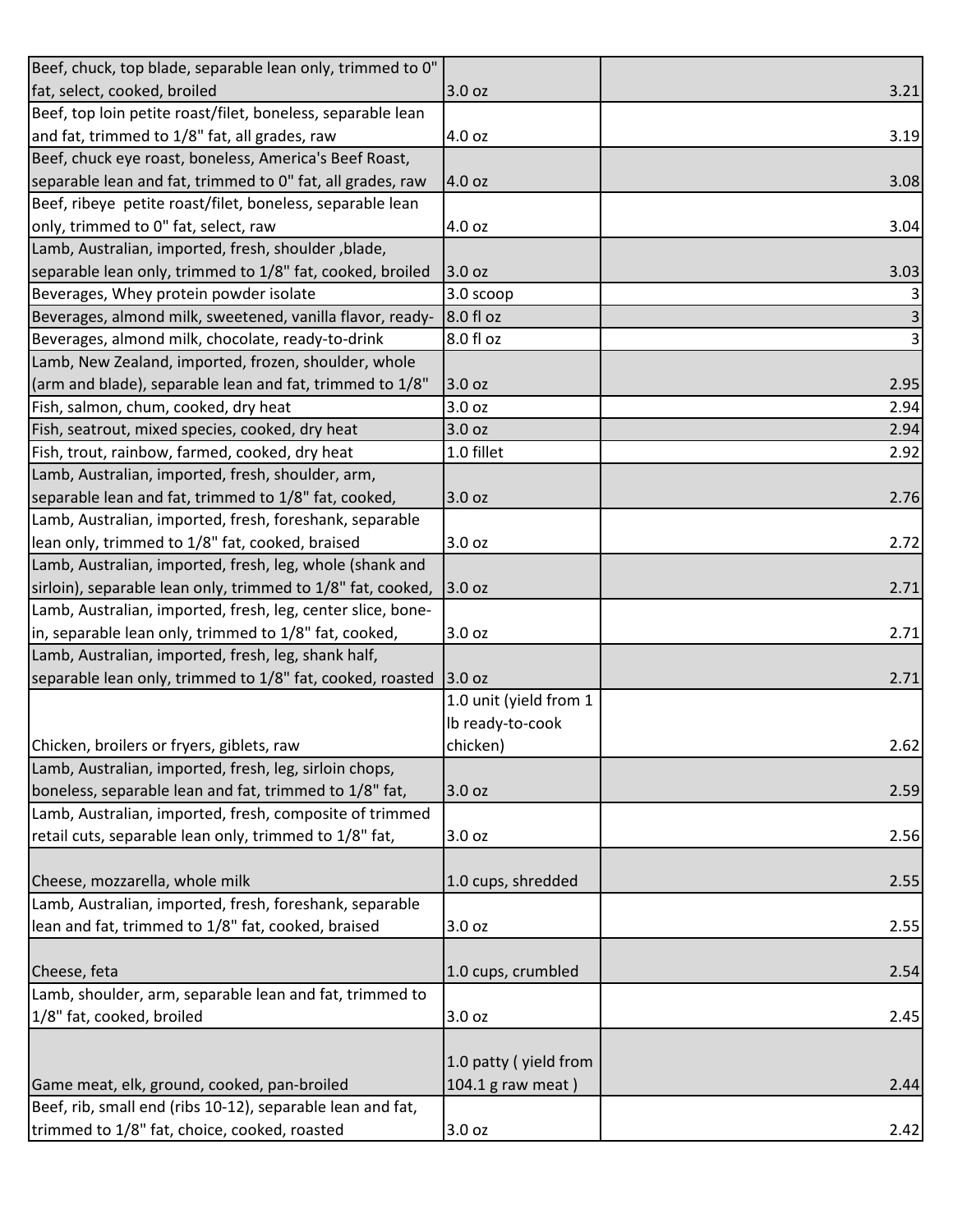| Lamb, shoulder, blade, separable lean and fat, trimmed to   |                       |      |
|-------------------------------------------------------------|-----------------------|------|
| 1/8" fat, choice, cooked, braised                           | 3.0 oz                | 2.41 |
| Game meat, bison, top sirloin, separable lean only, 1"      |                       |      |
| steak, cooked, broiled                                      | 1.0 serving $(3 oz)$  | 2.41 |
|                                                             |                       |      |
| Game meat, deer, top round, separable lean only, 1"         | 1.0 steak (yield from |      |
| steak, cooked, broiled                                      | 134.9 g raw meat)     | 2.32 |
| Fish, cod, Pacific, raw (may have been previously frozen)   | 1.0 fillet            | 2.3  |
| Lamb, shoulder, blade, separable lean and fat, trimmed to   |                       |      |
| 1/8" fat, choice, cooked, roasted                           | 3.0 oz                | 2.28 |
| Beef, round, top round, separable lean and fat, trimmed     |                       |      |
| to 1/8" fat, select, cooked, braised                        | 3.0 oz                | 2.24 |
| Lamb, New Zealand, imported, frozen, leg, whole (shank      |                       |      |
| and sirloin), separable lean and fat, trimmed to 1/8" fat,  | 3.0 oz                | 2.22 |
| Cheese, mozzarella, low moisture, part-skim                 | 1.0 cups, diced       | 2.22 |
| Beef, ground, 90% lean meat / 10% fat, patty, cooked,       | 3.0 oz                | 2.18 |
| Lamb, rib, separable lean and fat, trimmed to 1/8" fat,     |                       |      |
| choice, cooked, broiled                                     | 3.0 oz                | 2.18 |
| Lamb, New Zealand, imported, frozen, loin, separable lean   |                       |      |
| and fat, trimmed to 1/8" fat, cooked, broiled               | 3.0 oz                | 2.16 |
| Beef, round, top round, steak, separable lean and fat,      |                       |      |
| trimmed to 1/8" fat, prime, cooked, broiled                 | 3.0 oz                | 2.09 |
| Lamb, New Zealand, imported, frozen, foreshank,             |                       |      |
| separable lean and fat, trimmed to 1/8" fat, cooked,        | 3.0 oz                | 2.07 |
| Fish, mackerel, spanish, raw                                | 3.0 oz                | 2.04 |
| Beef, short loin, porterhouse steak, separable lean and     |                       |      |
| fat, trimmed to 1/8" fat, choice, raw                       | 4.0 oz                | 2.03 |
| Game meat, bison, chuck, shoulder clod, separable lean      |                       |      |
| only, cooked, braised                                       | 1.0 serving $(3 oz)$  | 2.02 |
| Beverages, UNILEVER, SLIMFAST, meal replacement,            |                       |      |
| regular, ready-to-drink, 3-2-1 Plan                         | 1.0 bottle            | 2.01 |
|                                                             |                       |      |
|                                                             | 1.0 patty (yield from |      |
| Game meat, bison, ground, cooked, pan-broiled               | 112.7 g raw meat)     | 1.98 |
| Fish, mackerel, jack, canned, drained solids                | 1.0 oz, boneless      | 1.97 |
| Fish, pike, northern, cooked, dry heat                      | 3.0 oz                | 1.95 |
| Beef, round, top round steak, boneless, separable lean      |                       |      |
| and fat, trimmed to 0" fat, choice, cooked, grilled         | 3.0 oz                | 1.95 |
| Cheese, muenster                                            | 1.0 cups, diced       | 1.94 |
| Beef, round, top round steak, boneless, separable lean      |                       |      |
| and fat, trimmed to 0" fat, all grades, cooked, grilled     | 3.0 oz                | 1.94 |
| Beef, short loin, porterhouse steak, separable lean only,   |                       |      |
| trimmed to 0" fat, choice, cooked, broiled                  | 3.0 oz                | 1.93 |
| Cheese, provolone                                           | 1.0 cups, diced       | 1.93 |
| Beef, brisket, flat half, boneless, separable lean and fat, |                       |      |
| trimmed to 0" fat, choice, raw                              | 4.0 oz                | 1.9  |
| Lamb, rib, separable lean and fat, trimmed to 1/8" fat,     |                       |      |
| choice, cooked, roasted                                     | 3.0 oz                | 1.89 |
|                                                             |                       |      |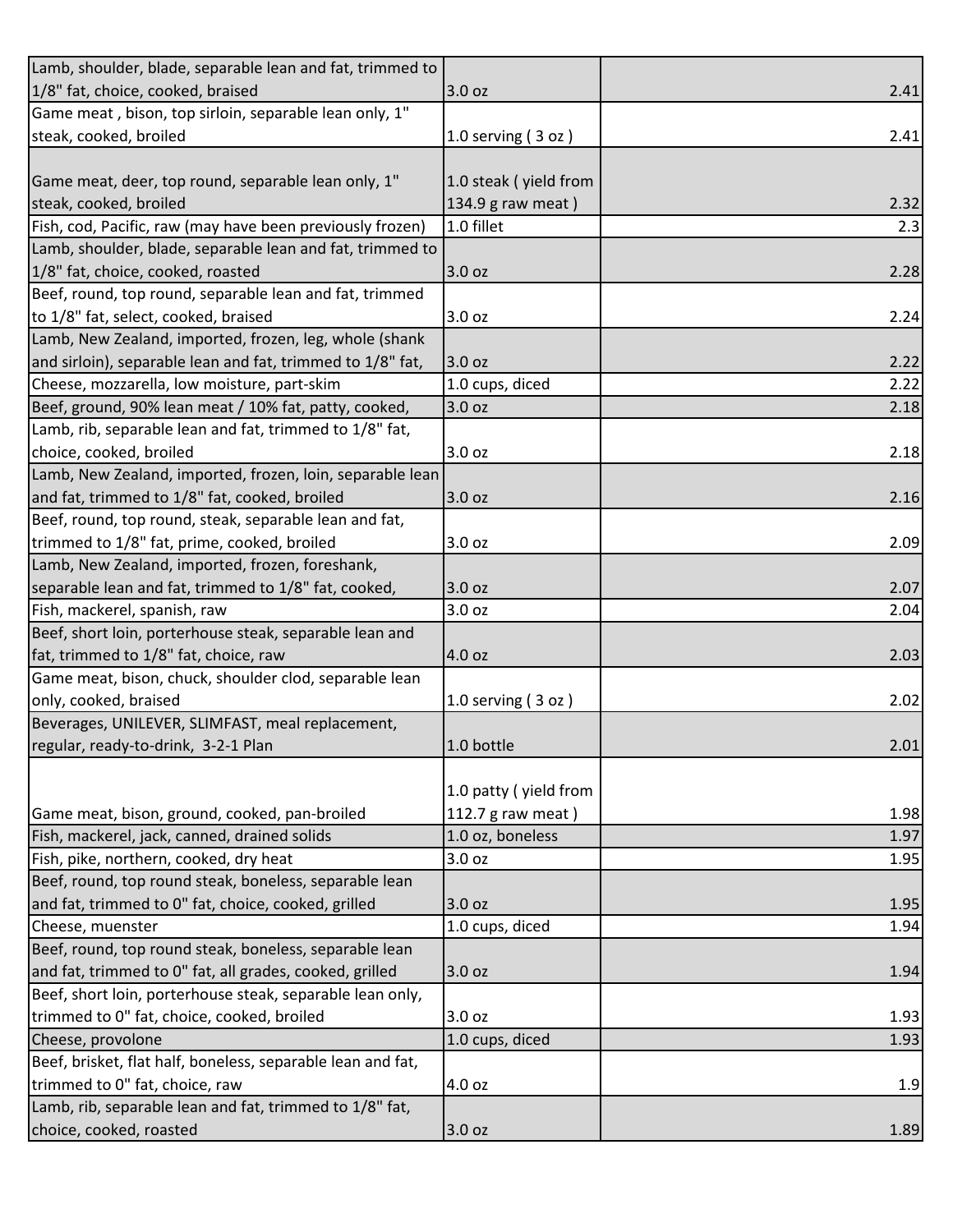| Lamb, loin, separable lean and fat, trimmed to 1/8" fat,     |                      |       |
|--------------------------------------------------------------|----------------------|-------|
| choice, cooked, roasted                                      | 3.0 oz               | 1.87  |
| Fish, tuna, white, canned in oil, drained solids             | 3.0 oz               | 1.87  |
| Fish, tuna, skipjack, fresh, cooked, dry heat                | 3.0 oz               | 1.86  |
| Fish, tilapia, raw                                           | 1.0 fillet           | 1.83  |
| Fish, yellowtail, mixed species, cooked, dry heat            | 0.5 fillet           | 1.82  |
| Salami, pork, beef, less sodium                              | 3.0 oz               | 1.76  |
| Milk, sheep, fluid                                           | 1.0 cups             | 1.74  |
| Fish, wolffish, Atlantic, raw                                | 3.0 oz               | 1.73  |
| Cheese, pasteurized process, swiss                           | 1.0 cups, diced      | 1.72  |
| Cereals, ready-to-eat, MALT-O-MEAL, Blueberry Mini           | 1.0 cups (1 NLEA     |       |
| <b>SPOONERS</b>                                              | serving)             | 1.68  |
| Fish, flatfish (flounder and sole species), cooked, dry heat | 1.0 fillet           | 1.66  |
| Beef, brisket, flat half, separable lean and fat, trimmed to |                      |       |
| 0" fat, select, cooked, braised                              | 3.0 oz               | 1.63  |
| Turkey, ground, 93% lean, 7% fat, pan-broiled crumbles       | 3.0 oz               | 1.61  |
| Beef, top sirloin, steak, separable lean only, trimmed to 0" |                      |       |
| fat, choice, cooked, broiled                                 | 3.0 oz               | 1.61  |
| Beef, round, top round, steak, separable lean and fat,       |                      |       |
| trimmed to 1/8" fat, choice, cooked, broiled                 | 3.0 oz               | 1.56  |
| Fish, haddock, raw                                           | 3.0 oz               | 1.56  |
| Game meat, bison, top round, separable lean only, 1"         |                      |       |
| steak, cooked, broiled                                       | 1.0 serving $(3 oz)$ | 1.54  |
| Cereals ready-to-eat, POST, HONEY BUNCHES OF OATS            | 1.0 cups (1 NLEA     |       |
| with vanilla bunches                                         | serving)             | 1.51  |
|                                                              | 1.0 cups chopped or  |       |
| Chicken, gizzard, all classes, cooked, simmered              | dice                 | 1.51  |
|                                                              | 0.75 cups (1 NLEA    |       |
| Cereals ready-to-eat, POST, COCOA PEBBLES                    | serving)             | 1.51  |
| Beef, top sirloin, steak, separable lean and fat, trimmed to |                      |       |
| 1/8" fat, choice, cooked, broiled                            | 3.0 oz               | 1.5   |
| Cheese food, pasteurized process, American, vitamin D        | 1.0 cups             | $1.5$ |
|                                                              | 1.0 cups (1 NLEA     |       |
| Cereals ready-to-eat, POST, Honeycomb Cereal                 | serving)             | 1.5   |
| Cereals ready-to-eat, POST HONEY BUNCHES OF OATS             | 0.75 cups (1 NLEA    |       |
| with cinnamon bunches                                        | serving)             | 1.5   |
| Cheese, cheddar (Includes foods for USDA's Food              |                      |       |
| Distribution Program)                                        | 1.0 cups, diced      | 1.45  |
| Turkey from whole, light meat, meat only, with added         |                      |       |
| solution, cooked, roasted                                    | 3.0 oz               | 1.45  |
| Turkey, retail parts, thigh, meat and skin, cooked, roasted  | 3.0 oz               | 1.42  |
| Turkey, whole, dark meat, meat and skin, cooked, roasted     | 3.0 oz               | 1.41  |
| Cheese, parmesan, grated                                     | 1.0 cups             | 1.4   |
| Lamb, Australian, imported, fresh, rib chop/rack roast,      |                      |       |
| frenched, bone-in, separable lean only, trimmed to 1/8"      | 4.0 oz               | 1.39  |
| Fish, swordfish, cooked, dry heat                            | 3.0 oz               | 1.38  |
| Veal, shank (fore and hind), separable lean and fat,         | 3.0 oz               | 1.37  |
| Cheese, mexican, queso chihuahua                             | 1.0 cups, diced      | 1.36  |
| Sausage, chicken, beef, pork, skinless, smoked               | 1.0 link             | 1.34  |
|                                                              |                      |       |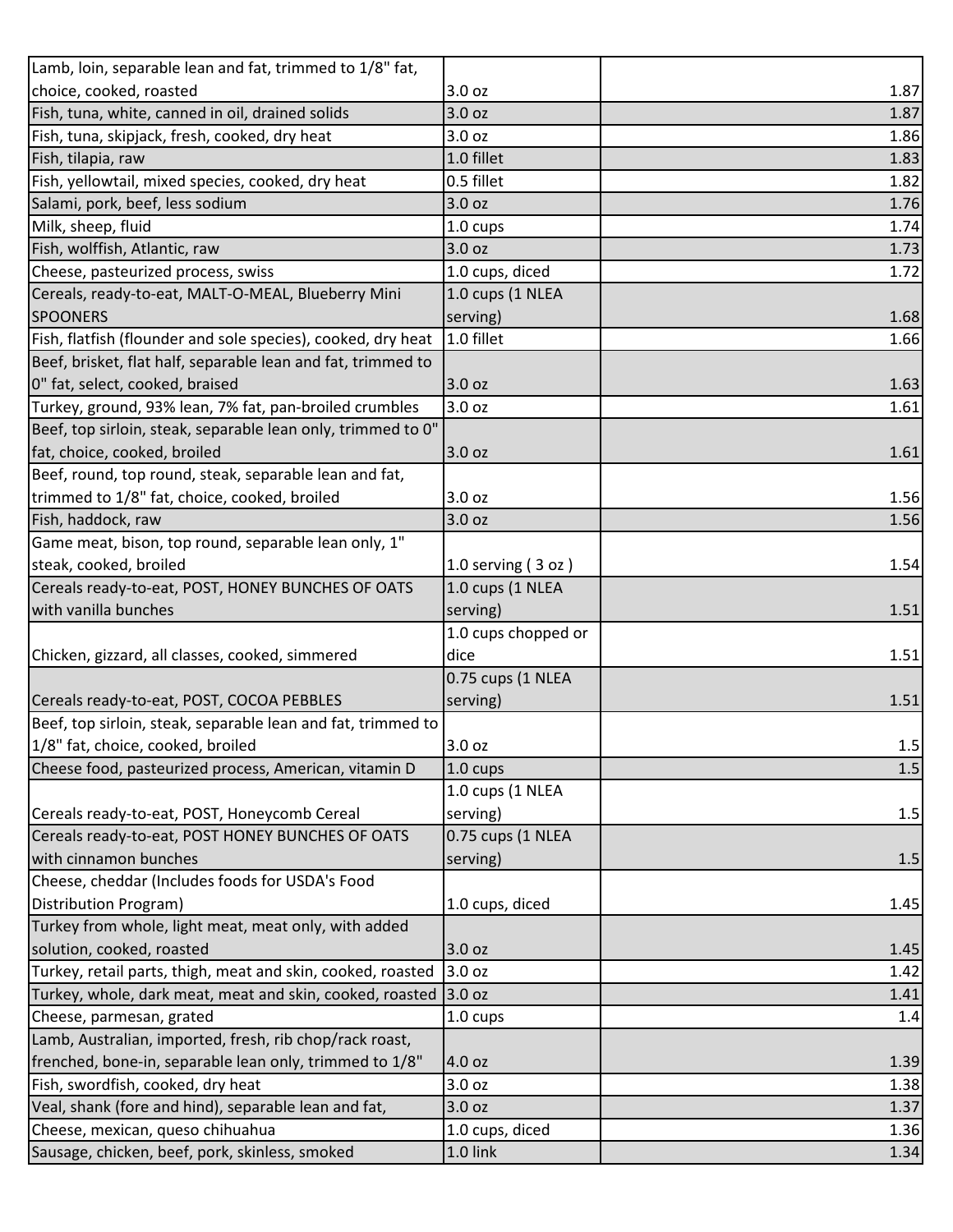| Sausage, pork and beef, with cheddar cheese, smoked                         | 12.0 oz serving 2.7 oz          | 1.33 |
|-----------------------------------------------------------------------------|---------------------------------|------|
| Beef, tenderloin, steak, separable lean and fat, trimmed to                 |                                 |      |
| 1/8" fat, all grades, cooked, broiled                                       | 3.0 oz                          | 1.33 |
| Beef, loin, bottom sirloin butt, tri-tip roast, separable lean              |                                 |      |
| only, trimmed to 0" fat, all grades, cooked, roasted                        | 3.0 oz                          | 1.3  |
| Game meat, elk, round, separable lean only, cooked,                         |                                 |      |
| broiled                                                                     | 1.0 serving $(3 oz)$            | 1.27 |
| Veal, breast, whole, boneless, separable lean only,                         | 3.0 oz                          | 1.26 |
| Beef, flank, steak, separable lean and fat, trimmed to 0"                   |                                 |      |
| fat, all grades, raw                                                        | 4.0 oz                          | 1.23 |
| Fast Foods, biscuit, with egg and sausage                                   | 1.0 item                        | 1.22 |
| Milk, dry, nonfat, regular, without added vitamin A and                     | $0.25$ cups                     | 1.21 |
| Fish, cisco, smoked                                                         | 1.0 oz                          | 1.21 |
| Pork, fresh, variety meats and by-products, brain, cooked,                  | 3.0 oz                          | 1.21 |
| Milk, buttermilk, dried                                                     | $0.25$ cups                     | 1.15 |
| Eggnog                                                                      | 1.0 cups                        | 1.14 |
| Lamb, Australian, imported, fresh, rib chop, frenched,                      |                                 |      |
| bone-in, separable lean and fat, trimmed to 1/8" fat,                       | 3.0 oz                          | 1.13 |
| Veal, breast, whole, boneless, separable lean and fat,                      |                                 |      |
| cooked, braised                                                             | 3.0 oz                          | 1.13 |
| Milk, dry, nonfat, calcium reduced                                          | 1.0 oz                          | 1.13 |
| Beef, loin, top loin, separable lean and fat, trimmed to                    |                                 |      |
| 1/8" fat, select, raw                                                       | 4.0 oz                          | 1.11 |
| Game meat, bison, ribeye, separable lean only, 1" steak,                    |                                 |      |
| cooked, broiled                                                             | 1.0 serving $(3 oz)$            | 1.1  |
| Pork, fresh, shoulder, (Boston butt), blade (steaks),                       |                                 |      |
| separable lean and fat, with added solution, raw                            | 4.0 oz                          | 1.08 |
| Pork, fresh, shoulder, whole, separable lean and fat,                       |                                 |      |
| cooked, roasted                                                             | 1.0 cups, diced                 | 1.08 |
| Milk, reduced fat, fluid, 2% milkfat, protein fortified, with               |                                 |      |
| added vitamin A and vitamin D                                               | 1.0 cups                        | 1.06 |
| Milk, lowfat, fluid, 1% milkfat, protein fortified, with                    |                                 |      |
| added vitamin A and vitamin D                                               | 1.0 cups                        | 1.06 |
| Milk, nonfat, fluid, protein fortified, with added vitamin A                |                                 |      |
| and vitamin D (fat free and skim)                                           | 1.0 cups                        | 1.06 |
| Bratwurst, pork, beef and turkey, lite, smoked                              |                                 | 1.06 |
| Cheese, ricotta, whole milk                                                 | 1.0 serving 2.33 oz<br>0.5 cups | 1.05 |
| Beef, tenderloin, steak, separable lean and fat, trimmed to                 |                                 |      |
| 1/8" fat, select, raw                                                       | 4.0 oz                          | 1.04 |
| Fast foods, biscuit, with egg and bacon                                     | 1.0 biscuit                     | 1.03 |
| Fast foods, croissant, with egg, cheese, and ham                            | 1.0 item                        | 1.02 |
| Fast foods, english muffin, with egg, cheese, and canadian                  | 1.0 sandwich                    | 1.02 |
|                                                                             |                                 |      |
| Pastrami, beef, 98% fat-free                                                | 1.0 serving 6 slices            | 1    |
| Game meat, deer, loin, separable lean only, 1" steak,                       |                                 |      |
| cooked, broiled                                                             | 1.0 steak                       | 0.99 |
| Pork, fresh, leg (ham), whole, separable lean only, cooked, 1.0 cups, diced |                                 | 0.97 |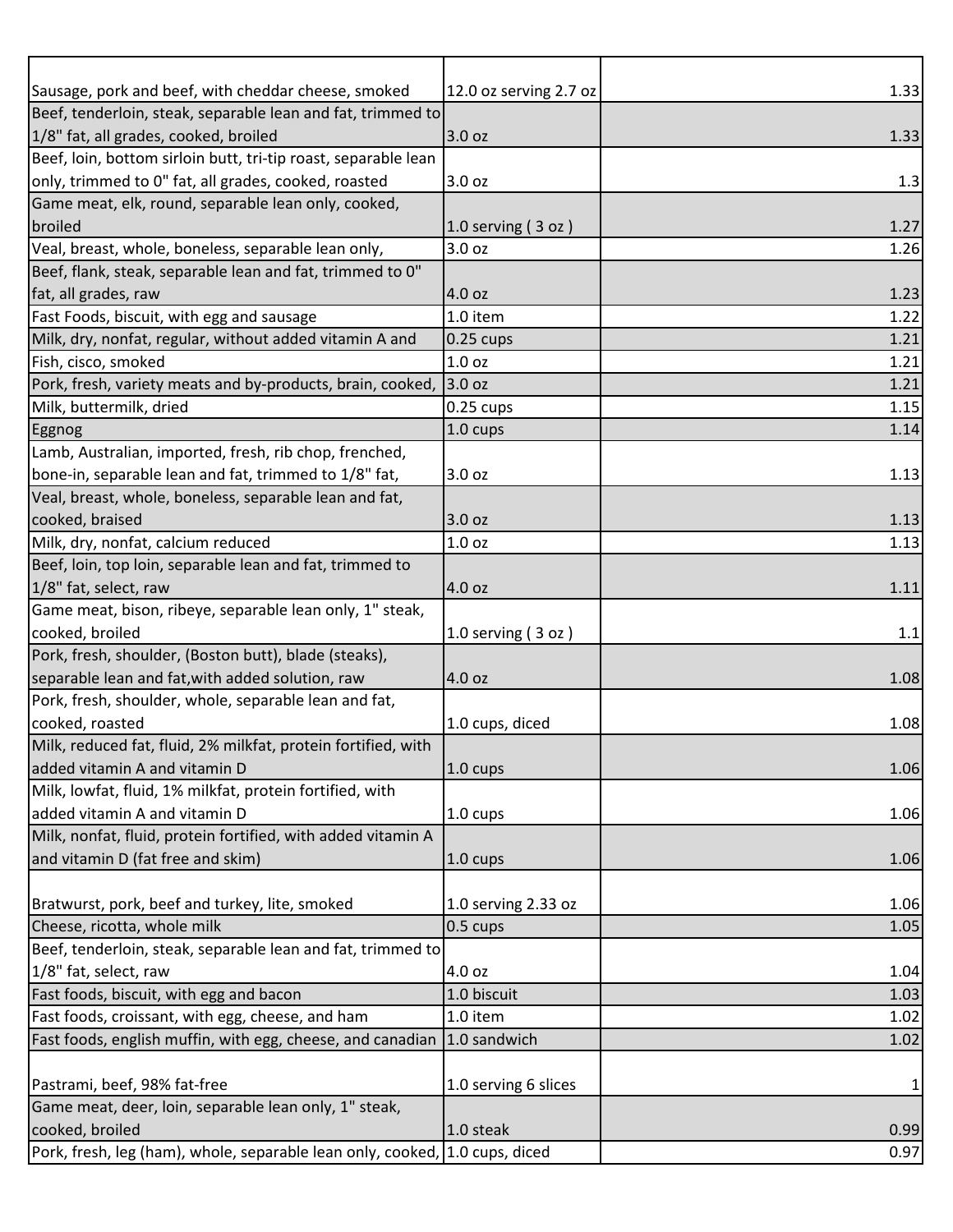| Pork, fresh, shoulder, blade, boston (steaks), separable    |                      |      |
|-------------------------------------------------------------|----------------------|------|
| lean only, cooked, broiled                                  | 3.0 oz               | 0.96 |
|                                                             |                      |      |
| Yogurt, plain, low fat                                      | 1.0 container (6 oz) | 0.95 |
|                                                             |                      |      |
| Cheese substitute, mozzarella                               | 1.0 cups, shredded   | 0.92 |
| Pork sausage, link/patty, reduced fat, unprepared           | 3.0 oz               | 0.89 |
| Fish, cod, Atlantic, canned, solids and liquid              | 3.0 oz               | 0.89 |
| Lamb, New Zealand, imported, frozen, shoulder, whole        |                      |      |
| (arm and blade), separable lean and fat, trimmed to 1/8"    | 1.0 oz               | 0.89 |
|                                                             |                      |      |
| Yogurt, fruit, low fat, 11g protein/8 oz                    | 1.0 container (6 oz) | 0.88 |
| Milk, producer, fluid, 3.7% milkfat                         | 1.0 cups             | 0.88 |
| Sausage, Italian, sweet, links                              | 1.0 link 3 oz        | 0.87 |
| Fast foods, croissant, with egg, cheese, and sausage        | 1.0 sandwich         | 0.87 |
| Fish, ocean perch, Atlantic, cooked, dry heat               | 1.0 fillet           | 0.86 |
| Lamb, Australian, imported, fresh, leg, whole (shank and    |                      |      |
| sirloin), separable lean only, trimmed to 1/8" fat, raw     | 1.0 oz               | 0.85 |
| Lamb, Australian, imported, fresh, leg, center slice, bone- |                      |      |
| in, separable lean only, trimmed to 1/8" fat, raw           | 1.0 oz               | 0.85 |
| Lamb, Australian, imported, fresh, leg, sirloin half,       |                      |      |
| boneless, separable lean only, trimmed to 1/8" fat, raw     | 1.0 oz               | 0.85 |
| Lamb, Australian, imported, fresh, leg, shank half,         |                      |      |
| separable lean only, trimmed to 1/8" fat, raw               | 1.0 oz               | 0.85 |
| Lamb, Australian, imported, fresh, shoulder, blade,         |                      |      |
| separable lean only, trimmed to 1/8" fat, raw               | 1.0 oz               | 0.85 |
| Beverages, Meal supplement drink, canned, peanut flavor     | $1.0 \text{ cups}$   | 0.84 |
| Pork, fresh, shoulder, (Boston butt), blade (steaks),       |                      |      |
| separable lean and fat, with added solution, cooked,        | 3.0 oz               | 0.83 |
| Fish, burbot, cooked, dry heat                              | 1.0 fillet           | 0.83 |
| Milk, chocolate, fluid, commercial, reduced fat, with       |                      |      |
| added vitamin A and vitamin D                               | 1.0 cups             | 0.82 |
| Milk, chocolate, fluid, commercial, whole, with added       |                      |      |
| vitamin A and vitamin D                                     | 1.0 cups             | 0.82 |
|                                                             | 1.0 serving (1 hot   |      |
| Frankfurter, meat                                           | dog)                 | 0.82 |
| Fish, scup, cooked, dry heat                                | 1.0 fillet           | 0.81 |
| Chicken, stewing, meat and skin, and giblets and neck,      |                      |      |
| cooked, stewed                                              | 3.0 oz               | 0.81 |
| Lamb, Australian, imported, fresh, leg, center slice, bone- |                      |      |
| in, separable lean and fat, trimmed to 1/8" fat, raw        | 1.0 oz               | 0.8  |
| Fish, cisco, raw                                            | 1.0 fillet           | 0.79 |
| Lamb, Australian, imported, fresh, composite of trimmed     |                      |      |
| retail cuts, separable lean only, trimmed to 1/8" fat, raw  | 1.0 oz               | 0.79 |
| Salami, Italian, pork                                       | 1.0 oz               | 0.78 |
| Lamb, Australian, imported, fresh, foreshank, separable     |                      |      |
| lean only, trimmed to 1/8" fat, raw                         | 1.0 oz               | 0.77 |
| Pork, fresh, loin, center rib (roasts), bone-in, separable  |                      |      |
| lean only, cooked, roasted                                  | 3.0 oz               | 0.76 |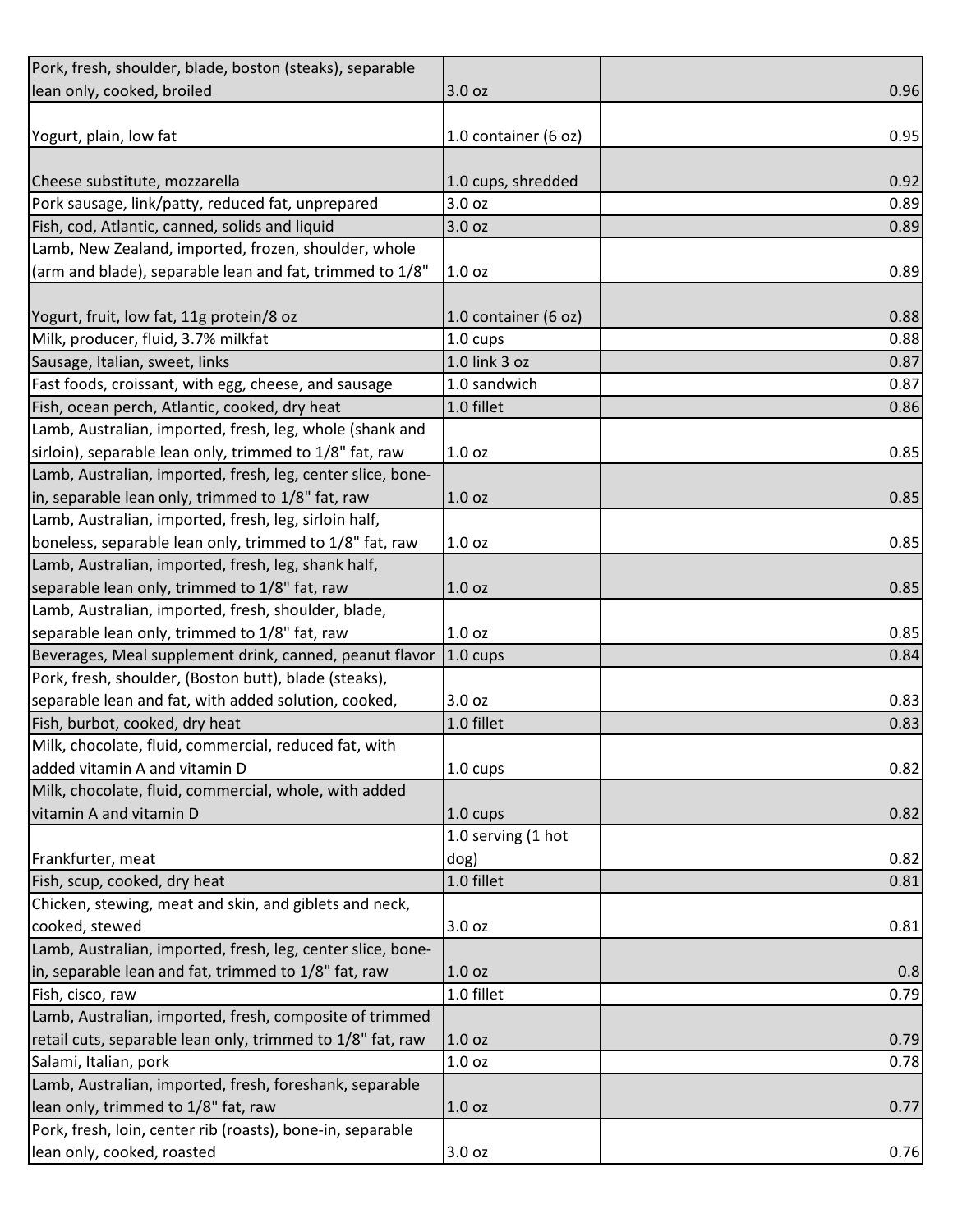| Pork, fresh, shoulder, blade, boston (roasts), separable       |                        |      |
|----------------------------------------------------------------|------------------------|------|
| lean and fat, cooked, roasted                                  | 3.0 oz                 | 0.75 |
| Lamb, shoulder, blade, separable lean and fat, trimmed to      |                        |      |
| 1/8" fat, choice, raw                                          | 1.0 oz                 | 0.74 |
| Sausage, turkey, fresh, raw                                    | 1.0 serving            | 0.74 |
| Lamb, Australian, imported, fresh, shoulder, blade,            |                        |      |
| separable lean and fat, trimmed to 1/8" fat, raw               | 1.0 oz                 | 0.74 |
| Lamb, Australian, imported, fresh, shoulder, whole (arm        |                        |      |
| and blade), separable lean and fat, trimmed to 1/8" fat,       | 1.0 <sub>oz</sub>      | 0.74 |
| Chicken, skin (drumsticks and thighs), raw                     | 4.0 oz                 | 0.73 |
|                                                                |                        |      |
| Yogurt, fruit, low fat, 9 g protein/8 oz                       | 1.0 container (6 oz)   | 0.73 |
|                                                                |                        |      |
| Pork, ground, 96% lean / 4% fat, cooked, crumbles              | 3.0 oz grilled patties | 0.73 |
| Pork, cured, ham with natural juices, spiral slice, boneless,  |                        |      |
| separable lean and fat, heated, roasted                        | 1.0 slice              | 0.72 |
| Pork, ground, 96% lean / 4% fat, raw                           | 4.0 oz                 | 0.72 |
| Lamb, New Zealand, imported, frozen, foreshank,                |                        |      |
| separable lean and fat, trimmed to 1/8" fat, raw               | 1.0 oz                 | 0.72 |
| Pork, fresh, loin, blade (roasts), boneless, separable lean    |                        |      |
| and fat, cooked, roasted                                       | 3.0 oz                 | 0.71 |
| Pork, fresh, leg (ham), whole, separable lean and fat, raw     | 4.0 oz                 | 0.71 |
| Cheese, cottage, lowfat, 1% milkfat                            | 4.0 oz                 | 0.71 |
| Turkey, drumstick, from whole bird, meat only, raw             | 4.0 oz                 | 0.71 |
| Chicken, broilers or fryers, meat and skin and giblets and     |                        |      |
| neck, cooked, fried, batter                                    | 3.0 oz                 | 0.71 |
| Lamb, Australian, imported, fresh, foreshank, separable        |                        |      |
| lean and fat, trimmed to 1/8" fat, raw                         | 1.0 oz                 | 0.7  |
| Lamb, New Zealand, imported, frozen, leg, whole (shank         |                        |      |
| and sirloin), separable lean and fat, trimmed to 1/8" fat,     | 1.0 oz                 | 0.7  |
| Cheese, cottage, nonfat, uncreamed, dry, large or small        |                        |      |
| curd                                                           | 1.0 cups (not packed)  | 0.67 |
| Game meat, bison, top sirloin, separable lean only,            |                        |      |
| trimmed to 0" fat, raw                                         | 1.0 <sub>oz</sub>      | 0.65 |
| Beerwurst, beer salami, pork and beef                          | 2.0 oz                 | 0.65 |
| Beerwurst, pork and beef                                       | 1.0 serving 2 oz       | 0.65 |
| Chicken, dark meat, thigh, meat only, with added solution,     | 4.0 oz                 | 0.63 |
| Yogurt, plain, whole milk                                      | 1.0 container (6 oz)   | 0.63 |
| Pork, fresh, loin, country-style ribs, separable lean only,    |                        |      |
| bone-in, cooked, broiled                                       | 3.0 oz                 | 0.62 |
| DIGIORNO Pizza, cheese topping, rising crust, frozen,          |                        |      |
| baked                                                          | 1.0 slice $1/4$ of pie | 0.6  |
| Pork, fresh, loin, country-style ribs, separable lean and fat, |                        |      |
| bone-in, cooked, broiled                                       | 3.0 oz                 | 0.6  |
| Beverages, Energy drink, AMP, sugar free                       | 8.0 fl oz              | 0.6  |
| Cheese, cottage, creamed, with fruit                           | 4.0 oz                 | 0.6  |
| Pork, fresh, loin, whole, separable lean and fat, cooked,      | 3.0 oz                 | 0.59 |
| Beverages, V8 SPLASH Smoothies, Peach Mango                    | 1.0 serving 8 oz       | 0.59 |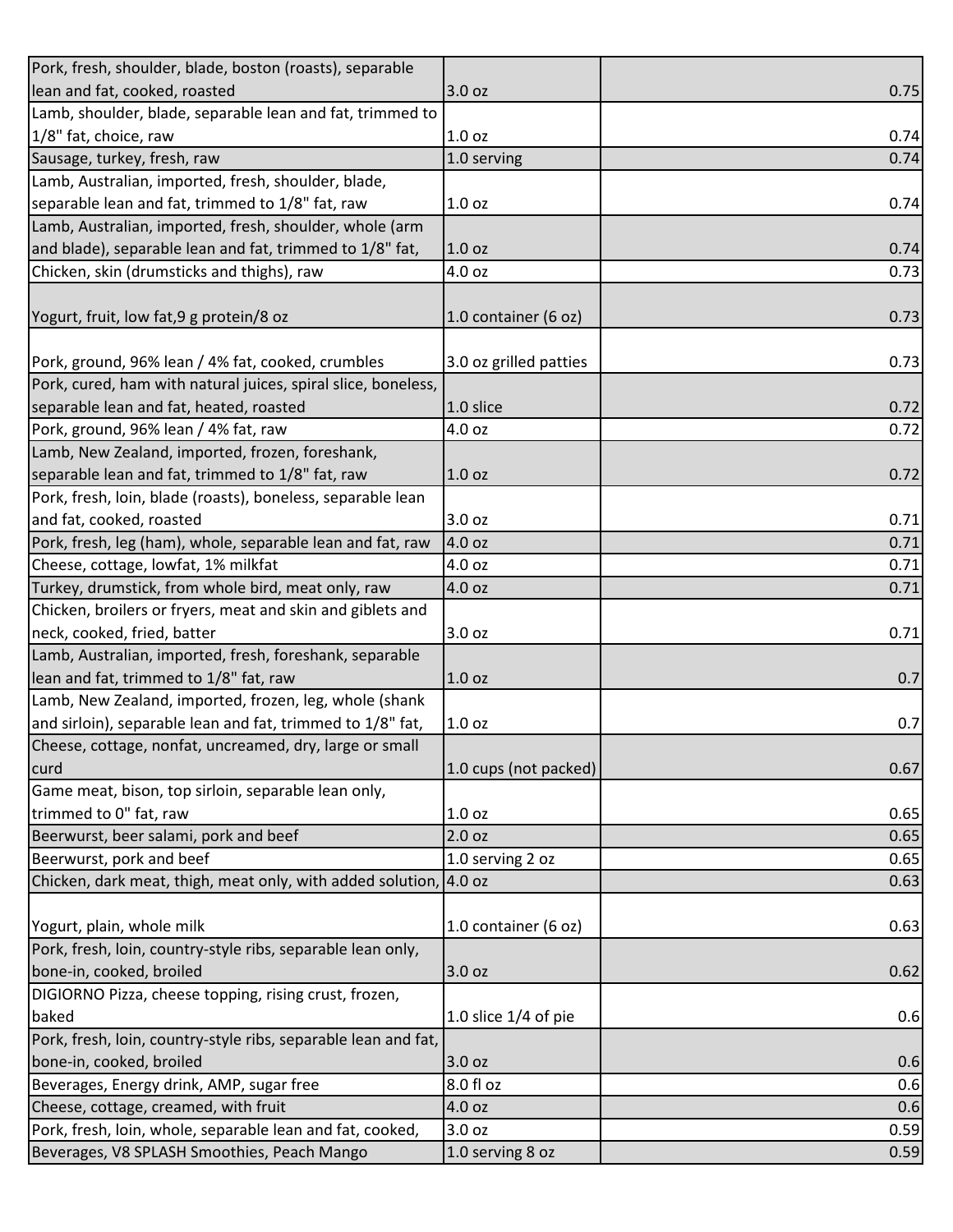| Beverages, V8 SPLASH Smoothies, Strawberry Banana              | 1.0 serving 8 oz     | 0.59 |
|----------------------------------------------------------------|----------------------|------|
| Pork, fresh, variety meats and by-products, feet, raw          | 4.0 oz               | 0.59 |
| Pork, fresh, loin, tenderloin, separable lean and fat, with    |                      |      |
| added solution, raw                                            | 4.0 oz               | 0.59 |
| Fish, mahimahi, cooked, dry heat                               | 3.0 oz               | 0.59 |
| Pork, fresh, loin, blade (chops), boneless, separable lean     |                      |      |
| only, boneless, cooked, broiled                                | 3.0 oz               | 0.59 |
| Fish, grouper, mixed species, cooked, dry heat                 | 3.0 oz               | 0.59 |
| Soup, cream of shrimp, canned, prepared with equal             | 1.0 cups             | 0.59 |
| Turkey, ground, fat free, patties, broiled                     | 3.0 oz               | 0.57 |
| Pork, fresh, enhanced, loin, tenderloin, separable lean        | 4.0 oz               | 0.56 |
| Cheese spread, pasteurized process, American                   | 1.0 cups, diced      | 0.56 |
| Soup, chicken noodle, dry, mix                                 | 1.0 packet           | 0.56 |
| Pork, fresh, loin, blade (chops or roasts), boneless,          |                      |      |
| separable lean and fat only, raw                               | 4.0 oz               | 0.55 |
| Pork, fresh, loin, blade (chops or roasts), boneless,          |                      |      |
| separable lean only, raw                                       | 4.0 oz               | 0.55 |
| Pork, fresh, loin, sirloin (roasts), bone-in, separable lean   |                      |      |
| and fat, cooked, roasted                                       | 3.0 oz               | 0.54 |
| <b>Bacon and beef sticks</b>                                   | 1.0 oz               | 0.53 |
| Cheese, cottage, lowfat, 2% milkfat                            | 4.0 oz               | 0.53 |
| Lamb, Australian, imported, fresh, loin, separable lean        |                      |      |
| only, trimmed to 1/8" fat, raw                                 | 1.0 oz               | 0.52 |
| Chicken, broiler, rotisserie, BBQ, back meat only              | 3.0 oz               | 0.52 |
| Fish, grouper, mixed species, raw                              | 3.0 oz               | 0.51 |
| Pork, cured, ham, shank, bone-in, separable lean only,         | 3.0 oz               | 0.49 |
| Cheese, cottage, creamed, large or small curd                  | 4.0 oz               | 0.49 |
| Barbecue loaf, pork, beef                                      | 1.0 oz               | 0.48 |
| Pork, cured, ham, rump, bone-in, separable lean only,          | 3.0 oz               | 0.48 |
|                                                                | 1.0 cups, chopped or |      |
| Turkey, all classes, back, meat and skin, cooked, roasted      | diced                | 0.48 |
|                                                                |                      |      |
| Biscuits, plain or buttermilk, dry mix                         | 1.0 cups, purchased  | 0.47 |
| Pork, fresh, loin, top loin (roasts), boneless, separable lean |                      |      |
| only, cooked, roasted                                          | 3.0 oz               | 0.47 |
| Egg, yolk, raw, frozen, sugared, pasteurized                   | 1.0 oz               | 0.46 |
| Chicken, broilers or fryers, dark meat, meat only, cooked,     | $1.0 \text{ cups}$   | 0.46 |
| Pork, cured, ham, shank, bone-in, separable lean and fat,      | 3.0 oz               | 0.46 |
| Pork, cured, ham, rump, bone-in, separable lean and fat,       | 3.0 oz               | 0.45 |
| Pork, Leg sirloin tip roast, boneless, separable lean and      | 3.0 oz               | 0.45 |
| Egg, whole, cooked, fried                                      | 1.0 large            | 0.45 |
| Egg, whole, raw, fresh                                         | 1.0 large            | 0.45 |
| Puddings, chocolate, dry mix, regular, prepared with           | 0.5 cups             | 0.44 |
| Fish, ocean perch, Atlantic, raw                               | 1.0 oz, boneless     | 0.43 |
| Cheese, pasteurized process, American, fortified with          | 1.0 oz               | 0.43 |
| Soup, beef and vegetables, canned, ready-to-serve              | 1.0 cups             | 0.42 |
| Chicken, broilers or fryers, back, meat only, raw              | 4.0 oz               | 0.41 |
| Pasta, fresh-refrigerated, plain, as purchased                 | 4.0 oz               | 0.4  |
| Pasta, fresh-refrigerated, spinach, as purchased               | 4.0 oz               | 0.4  |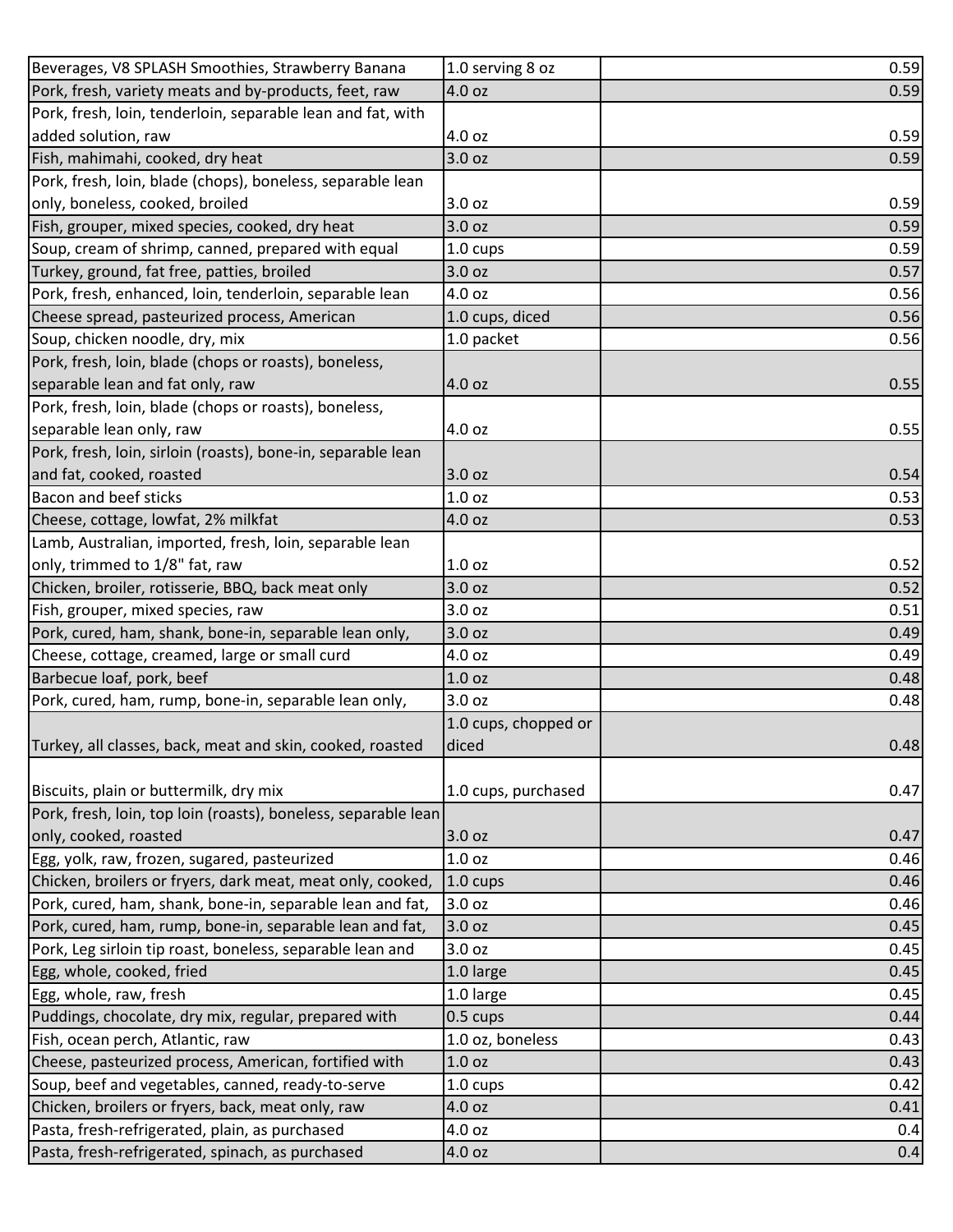| Veal, shank (fore and hind), separable lean only, raw                         | 1.0 <sub>oz</sub>      | 0.39 |
|-------------------------------------------------------------------------------|------------------------|------|
| Veal, shank (fore and hind), separable lean and fat, raw                      | 1.0 <sub>oz</sub>      | 0.39 |
| Pork, cured, ham and water product, slice, boneless,                          |                        |      |
| separable lean and fat, heated, pan-broil                                     | $3.0$ oz $(3$ oz)      | 0.37 |
| Frankfurter, pork                                                             | 1.0 link               | 0.37 |
| Cheese, camembert                                                             | 1.0 <sub>oz</sub>      | 0.37 |
| Cheese, ricotta, part skim milk                                               | 0.5 cups               | 0.36 |
| Egg, whole, cooked, poached                                                   | 1.0 large              | 0.35 |
|                                                                               |                        |      |
| Ice creams, vanilla, light, no sugar added                                    | 1.0 serving 1/2 cups   | 0.35 |
| Cheese, American, nonfat or fat free                                          | 1.0 serving            | 0.35 |
| Egg substitute, powder                                                        | 0.35 oz                | 0.35 |
|                                                                               | 1.0 container          |      |
| Puddings, tapioca, ready-to-eat, fat free                                     | refrigerated 4 oz      | 0.35 |
| Cheese, blue                                                                  | 1.0 <sub>oz</sub>      | 0.35 |
| Luncheon meat, pork, ham, and chicken, minced, canned,                        |                        |      |
| reduced sodium, added ascorbic acid, includes SPAM, 25% 2.0 oz 1 NLEA serving |                        | 0.34 |
| Squab, (pigeon), meat and skin, raw                                           | 3.0 oz                 | 0.34 |
| Candies, confectioner's coating, peanut butter                                | 1.0 cups chips         | 0.34 |
|                                                                               | 1.0 unit (yield from 1 |      |
|                                                                               | Ib ready-to-cook       |      |
| Chicken, broilers or fryers, light meat, meat only, raw                       | chicken)               | 0.33 |
| Turkey, whole, breast, meat only, cooked, roasted                             | 3.0 oz                 | 0.33 |
| Sausage, pork and turkey, pre-cooked                                          | 1.0 serving            | 0.33 |
| Chicken, broilers or fryers, leg, meat and skin, cooked,                      | 3.0 oz                 | 0.32 |
| Fish, flatfish (flounder and sole species), raw                               | 1.0 oz, boneless       | 0.32 |
| Guinea hen, meat only, raw                                                    | 3.0 oz                 | 0.31 |
|                                                                               | 6.0 cracker 1 cracker  |      |
| Crackers, cheese, sandwich-type with cheese filling                           | $= 6.5g$               | 0.31 |
| Chicken, broilers or fryers, drumstick, meat and skin,                        | 1.0 cups, chopped or   |      |
| cooked, stewed                                                                | diced                  | 0.31 |
| Bologna, pork, turkey and beef                                                | 1.0 oz                 | 0.31 |
| Infant formula, ABBOTT NUTRITION, SIMILAC, GO AND                             |                        |      |
| GROW, ready-to-feed, with ARA and DHA                                         | 5.0 fl oz              | 0.31 |
| Turkey, all classes, leg, meat and skin, cooked, roasted                      | 3.0 oz                 | 0.31 |
| Lamb, Australian, imported, fresh, separable fat, raw                         | 1.0 <sub>oz</sub>      | 0.3  |
| Chicken, broilers or fryers, meat and skin, cooked, fried,                    | 3.0 oz                 | 0.26 |
| Candies, MARS SNACKFOOD US, M & M's Milk Chocolate                            |                        |      |
| Candies                                                                       | 1.0 package (1.69 oz)  | 0.25 |
| Soup, cream of celery, canned, prepared with equal                            | $1.0 \text{ cups}$     | 0.25 |
| Soup, chicken, canned, chunky, ready-to-serve                                 | $1.0 \text{ cups}$     | 0.24 |
| Sausage, turkey, hot, smoked                                                  | 2.0 oz                 | 0.24 |
| Soup, pea, split with ham, canned, chunky, ready-to-serve                     | 1.0 cups               | 0.24 |
| Cream, fluid, light whipping                                                  | 1.0 cups, whipped      | 0.24 |
| Gravy, beef, canned, ready-to-serve                                           | 1.0 cups               | 0.23 |
| Potatoes, mashed, dehydrated, prepared from flakes                            |                        |      |
| without milk, whole milk and butter added                                     | 1.0 cups               | 0.23 |
| Noodles, egg, spinach, enriched, cooked                                       | 1.0 cups               | 0.22 |
| Bologna, chicken, turkey, pork                                                | 1.0 serving            | 0.22 |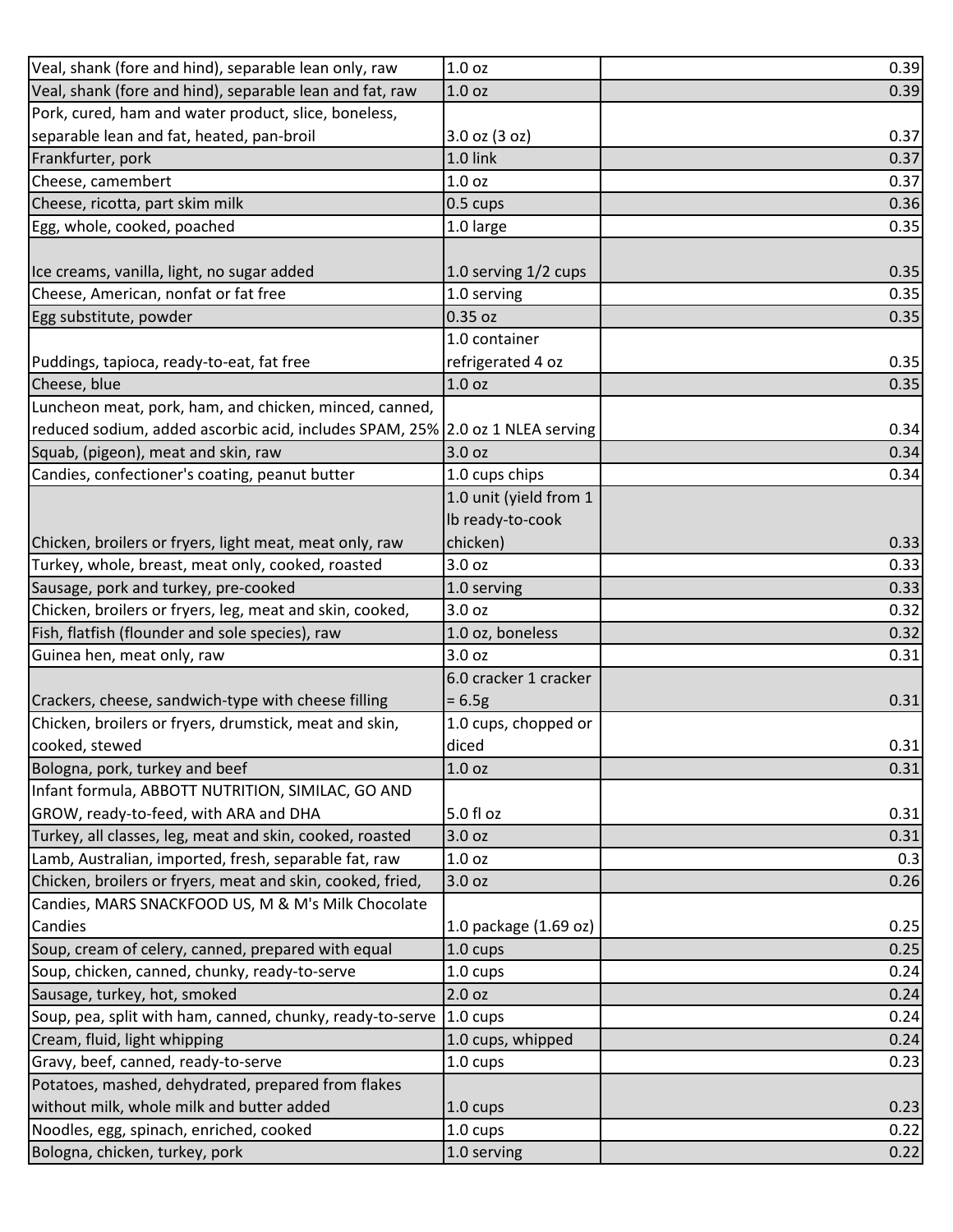|                                                            | 1.0 unit (yield from 1 |      |
|------------------------------------------------------------|------------------------|------|
| Chicken, broilers or fryers, dark meat, meat and skin,     | Ib ready-to-cook       |      |
| cooked, stewed                                             | chicken)               | 0.22 |
| Potatoes, mashed, dehydrated, prepared from granules       |                        |      |
| with milk, water and margarine added                       | 1.0 cups               | 0.21 |
| Ham, honey, smoked, cooked                                 | $1.0$ oz $(1$ serving) | 0.21 |
| Dessert topping, powdered, 1.5 ounce prepared with 1/2     | 1.0 cups               | 0.21 |
| Soup, beef noodle, canned, condensed                       | 0.5 cups               | 0.2  |
|                                                            | 1.0 serving            |      |
|                                                            | (approximate serving   |      |
| Bread, salvadoran sweet cheese (quesadilla salvadorena)    | size)                  | 0.19 |
| Cream puff, eclair, custard or cream filled, iced          | 4.0 oz                 | 0.19 |
| Cream, fluid, heavy whipping                               | 1.0 cups, whipped      | 0.19 |
|                                                            | 1.0 unit (yield from 1 |      |
|                                                            | Ib ready-to-cook       |      |
| Chicken, broilers or fryers, leg, meat only, cooked, fried | chicken)               | 0.19 |
| Pork sausage, link/patty, fully cooked, unheated           | 1.0 link               | 0.17 |
| Cream, whipped, cream topping, pressurized                 | 1.0 cups               | 0.17 |
| Puddings, chocolate, ready-to-eat, fat free                | 1.0 serving 4 oz       | 0.17 |
|                                                            | 1.0 serving 4 oz       |      |
| Puddings, rice, ready-to-eat                               | pudding cups           | 0.17 |
| Milk, canned, condensed, sweetened                         | 1.0 fl oz              | 0.17 |
| Soup, chicken with rice, canned, condensed                 | 0.5 cups               | 0.16 |
| Bologna, pork and turkey, lite                             | 1.0 serving 2 oz       | 0.16 |
| Veal, breast, separable fat, cooked                        | 1.0 <sub>oz</sub>      | 0.16 |
| Bologna, meat and poultry                                  | 1.0 slice              | 0.16 |
|                                                            | 1.0 piece (1/12 of 9"  |      |
| Cake, chocolate, prepared from recipe without frosting     | dia)                   | 0.15 |
|                                                            | 1.0 unit (yield from 1 |      |
|                                                            | Ib ready-to-cook       |      |
| Chicken, broilers or fryers, back, meat and skin, raw      | chicken)               | 0.15 |
| Noodles, egg, unenriched, cooked, without added salt       | $1.0 \text{ cups}$     | 0.14 |
|                                                            | 11.0 crackers (1 NLEA  |      |
| Crackers, cream, Gamesa Sabrosas                           | serving)               | 0.14 |
| Candies, NESTLE, 100 GRAND Bar                             | 1.0 bar (1.5 oz)       | 0.12 |
| Infant formula, ABBOTT NUTRITION, SIMILAC, For Spit Up,    |                        |      |
| powder, with ARA and DHA                                   | 1.0 scoop              | 0.12 |
| Bread, cornbread, dry mix, prepared with 2% milk, 80%      |                        |      |
| margarine, and eggs                                        | 1.0 muffin             | 0.12 |
| Bread, cheese                                              | 1.0 slice              | 0.12 |
| Egg, whole, cooked, omelet                                 | 1.0 tbsp               | 0.11 |
| Muffin, blueberry, commercially prepared, low-fat          | 1.0 muffin small       | 0.11 |
| Noodles, egg, dry, unenriched                              | 1.0 cups               | 0.11 |
|                                                            | 1.0 piece (1/12 of 8"  |      |
| Cake, yellow, prepared from recipe without frosting        | dia)                   | 0.11 |
| POPEYES, Spicy Chicken Strips, analyzed 2006               | 1.0 strip              | 0.11 |
| Turkey, white, rotisserie, deli cut                        | $1.0$ oz (1 serving)   | 0.11 |
| Candies, 5TH AVENUE Candy Bar                              | 1.0 bar 2 oz           | 0.1  |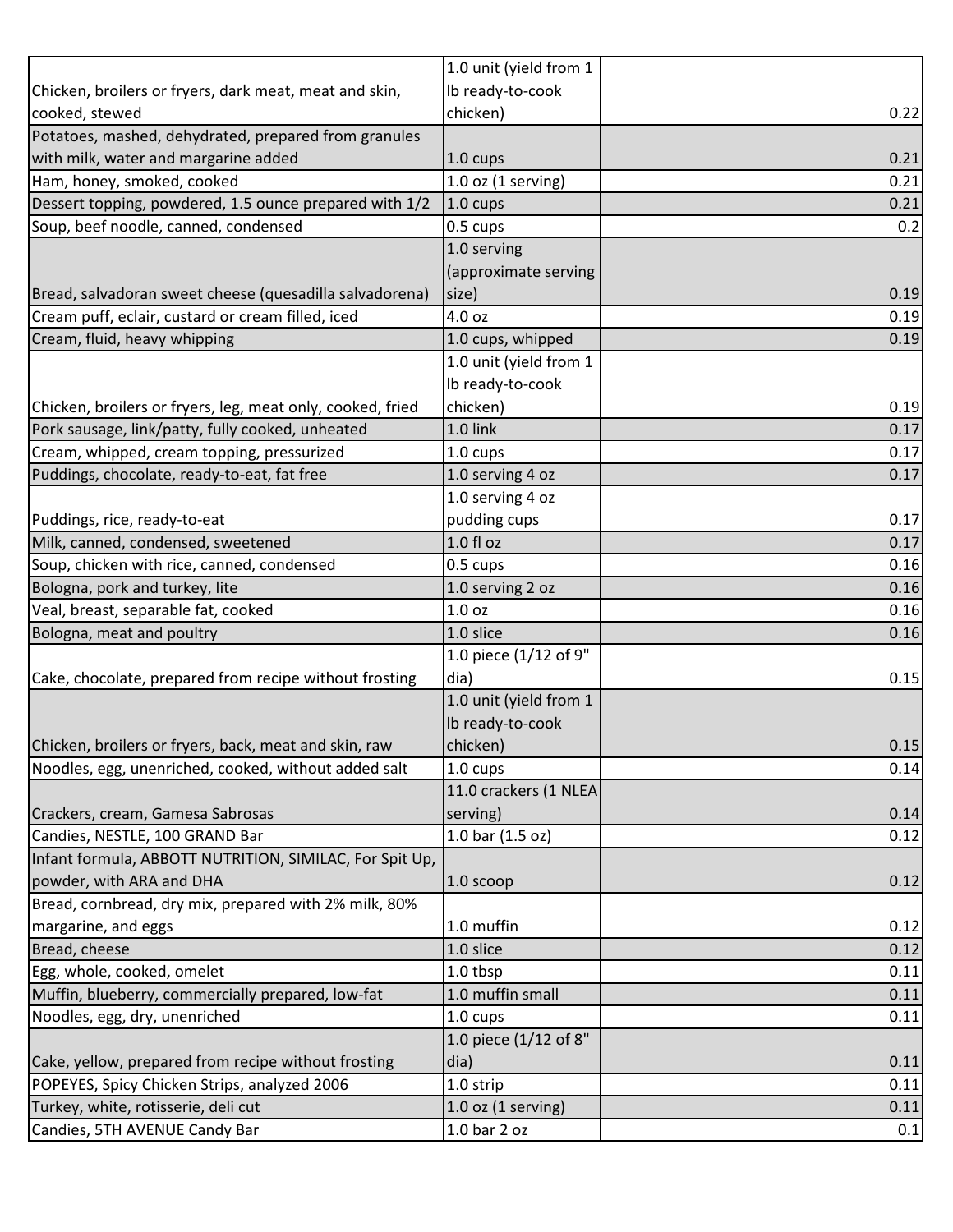| Chocolate-flavored hazelnut spread                         | 1.0 serving 2 TBSP     | 0.1  |
|------------------------------------------------------------|------------------------|------|
|                                                            | 1.0 serving 2.13 oz    |      |
| Candies, MARS SNACKFOOD US, 3 MUSKETEERS Bar               | bar                    | 0.1  |
| Infant formula, ABBOTT NUTRITION, SIMILAC, Expert Care,    |                        |      |
| Diarrhea, ready- to-feed with ARA and DHA                  | $1.0 f$ l oz           | 0.09 |
| Milk shakes, thick chocolate                               | $1.0f$ l oz            | 0.09 |
| Croissants, cheese                                         | 1.0 <sub>oz</sub>      | 0.09 |
| Sauce, cheese, ready-to-serve                              | $0.25$ cups            | 0.09 |
|                                                            | 1.0 unit (yield from 1 |      |
| Chicken, broilers or fryers, drumstick, meat only, cooked, | Ib ready-to-cook       |      |
| fried                                                      | chicken)               | 0.09 |
| Cheese, neufchatel                                         | 1.0 oz                 | 0.09 |
| Bread, reduced-calorie, white                              | 1.0 oz                 | 0.08 |
| Milk, canned, evaporated, nonfat, with added vitamin A     |                        |      |
| and vitamin D                                              | $1.0 f$ l oz           | 0.08 |
| Snacks, tortilla chips, low fat, made with olestra, nacho  | 1.0 <sub>oz</sub>      | 0.08 |
| Pie, banana cream, prepared from recipe                    | 1.0 <sub>oz</sub>      | 0.07 |
|                                                            | 1.0 slice (average     |      |
| Bread, pan dulce, sweet yeast bread                        | weight of 1 slice)     | 0.07 |
| Cake, sponge, commercially prepared                        | 1.0 <sub>oz</sub>      | 0.07 |
| Infant Formula, GERBER GOOD START 2, GENTLE PLUS,          | 1.0 fl oz              | 0.07 |
| Martha White Foods, Martha White's Buttermilk Biscuit      | 1.0 serving            | 0.07 |
| Candies, chocolate, dark, NFS (45-59% cacao solids 90%;    |                        |      |
| 60-69% cacao solids 5%; 70-85% cacao solids 5%)            | 1.0 <sub>oz</sub>      | 0.07 |
| Cookies, peanut butter sandwich, regular                   | 1.0 <sub>oz</sub>      | 0.07 |
|                                                            |                        |      |
|                                                            | 1.0 wing, bone and     |      |
|                                                            | skin removed (yield    |      |
|                                                            | from 1 lb ready-to-    |      |
| Chicken, broilers or fryers, wing, meat only, raw          | cook chicken)          | 0.06 |
|                                                            | 1.0 cups (1 NLEA       |      |
| Cereals ready-to-eat, QUAKER, QUAKER Puffed Wheat          | serving)               | 0.06 |
| Soup, cream of chicken, canned, condensed, reduced         | 0.5 cups               | 0.06 |
| Infant formula, MEAD JOHNSON, ENFAMIL, Premature,          |                        |      |
| with iron, 24 calories, ready-to-feed                      | $1.0 f$ l oz           | 0.06 |
| Infant formula, GERBER, GOOD START 2 Soy, with iron,       | $1.0 f$ l oz           | 0.06 |
| Cake, cherry fudge with chocolate frosting                 | 1.0 <sub>oz</sub>      | 0.06 |
| POPEYES, Mild Chicken Strips, analyzed 2006                | 1.0 strip              | 0.06 |
| Frozen novelties, No Sugar Added, FUDGSICLE pops           | 1.0 serving            | 0.06 |
| Candies, truffles, prepared-from-recipe                    | 1.0 piece              | 0.06 |
| Cream, fluid, half and half                                | $1.0 f$ l oz           | 0.06 |
| Danish pastry, cheese                                      | 1.0 <sub>oz</sub>      | 0.06 |
| Snacks, corn-based, extruded, puffs or twists, cheese-     | 1.0 oz crunchy (about  |      |
| flavor                                                     | 21 pieces)             | 0.06 |
| Cake, coffeecake, creme-filled with chocolate frosting     | 1.0 <sub>oz</sub>      | 0.06 |
| Croissants, apple                                          | 1.0 oz                 | 0.06 |
| Snacks, granola bars, soft, uncoated, peanut butter        | $1.0$ bar $(1$ oz)     | 0.06 |
| Parmesan cheese topping, fat free                          | 1.0 tablespoon         | 0.06 |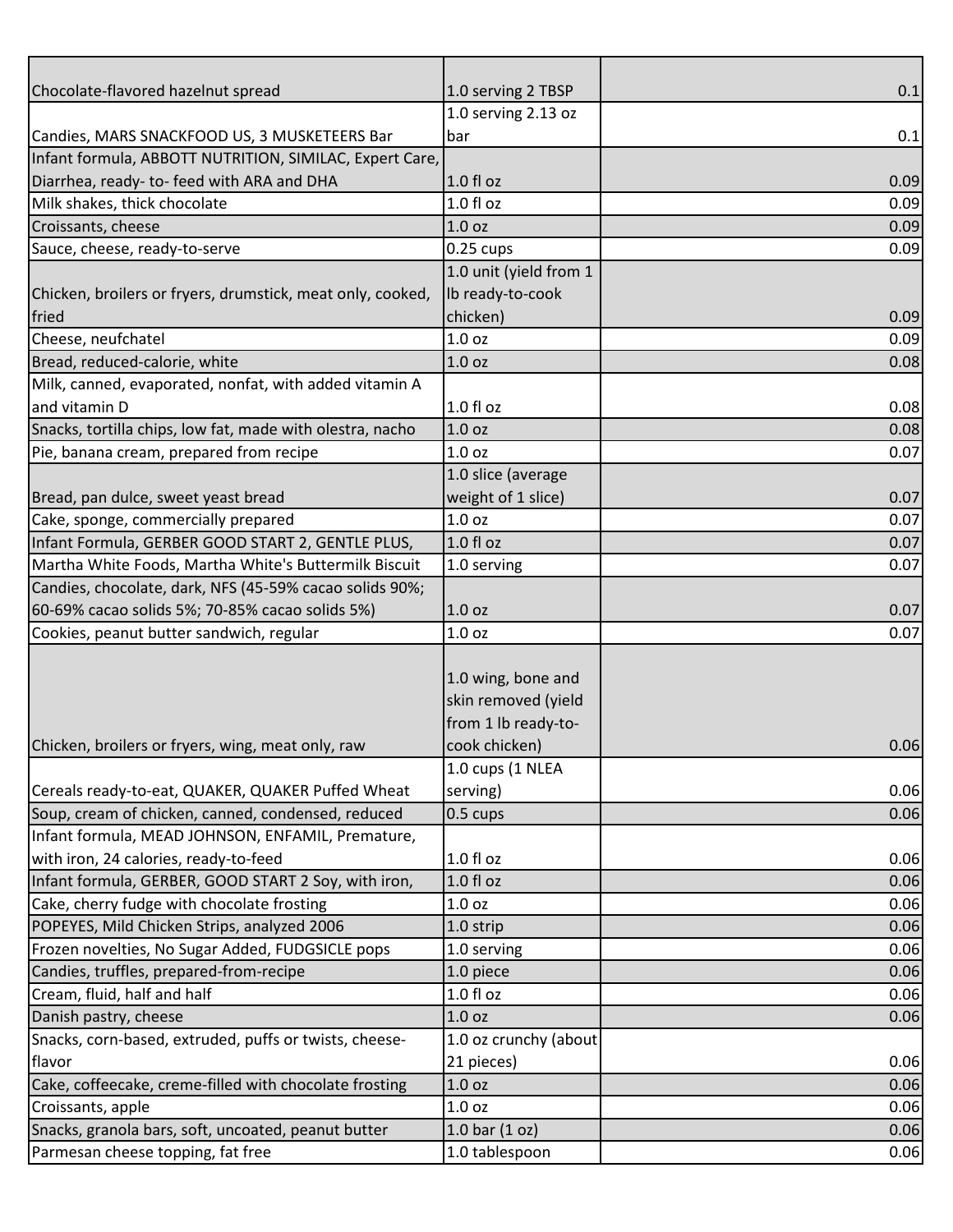| Cake, snack cakes, creme-filled, sponge                                   | 1.0 <sub>oz</sub>      | 0.05 |
|---------------------------------------------------------------------------|------------------------|------|
| Cookies, sugar, commercially prepared, regular (includes                  | 1.0 <sub>oz</sub>      | 0.05 |
| Chocolate, dark, 60-69% cacao solids                                      | 1.0 <sub>oz</sub>      | 0.05 |
| Milk, canned, evaporated, with added vitamin D and                        |                        |      |
| without added vitamin A                                                   | $1.0 f$ l oz           | 0.05 |
| Infant formula, ABBOTT NUTRITION, SIMILAC, For Spit Up,                   |                        |      |
| ready-to-feed, with ARA and DHA                                           | $1.0 f$ l oz           | 0.05 |
| Crackers, cheese, regular                                                 | $0.5$ oz               | 0.05 |
| Cake, cheesecake, commercially prepared                                   | 1.0 <sub>oz</sub>      | 0.05 |
| Cookies, brownies, prepared from recipe                                   | 1.0 <sub>oz</sub>      | 0.05 |
| Croissants, butter                                                        | 1.0 <sub>oz</sub>      | 0.05 |
| Cream, sour, reduced fat, cultured                                        | 1.0 tbsp               | 0.04 |
| Bread, cornbread, prepared from recipe, made with low                     |                        |      |
| fat (2%) milk                                                             | 1.0 <sub>oz</sub>      | 0.04 |
| Cream, fluid, light (coffee cream or table cream)                         | $1.0f$ l oz            | 0.04 |
| Biscuits, plain or buttermilk, frozen, baked                              | 1.0 <sub>oz</sub>      | 0.04 |
| Cake, coffeecake, cinnamon with crumb topping, dry mix,                   | 1.0 <sub>oz</sub>      | 0.04 |
| Sour dressing, non-butterfat, cultured, filled cream-type                 | $1.0$ tbsp             | 0.04 |
|                                                                           |                        |      |
| Chicken breast, oven-roasted, fat-free, sliced                            | 1.0 serving 2 slices   | 0.04 |
| Snacks, pork skins, barbecue-flavor                                       | 1.0 <sub>oz</sub>      | 0.04 |
| Salad dressing, mayonnaise, soybean and safflower oil,                    | 1.0 tablespoon         | 0.04 |
| Salad dressing, mayonnaise, imitation, milk cream                         | 1.0 tablespoon         | 0.03 |
|                                                                           |                        |      |
| Garlic bread, frozen                                                      | 1.0 slice presliced    | 0.03 |
| Cheese, cream                                                             | 1.0 tbsp               | 0.03 |
| Candies, NESTLE, BUTTERFINGER Crisp                                       | 1.0 piece              | 0.03 |
| Egg, white, raw, fresh                                                    | 1.0 large              | 0.03 |
| Frostings, glaze, chocolate, prepared-from-recipe, with                   |                        |      |
| butter, NFSMI Recipe No. C-32                                             | 2.0 tablespoon         | 0.03 |
| Biscuits, plain or buttermilk, refrigerated dough, higher fat 1.0 biscuit |                        | 0.03 |
| Bread, reduced-calorie, oatmeal                                           | 1.0 <sub>oz</sub>      | 0.03 |
| Danish pastry, cinnamon, enriched                                         | 1.0 <sub>oz</sub>      | 0.03 |
| Cookies, chocolate chip, refrigerated dough                               | 1.0 serving            | 0.03 |
| Crackers, rusk toast                                                      | $0.5$ oz               | 0.03 |
| Cookies, fig bars                                                         | 1.0 <sub>oz</sub>      | 0.03 |
| Puddings, chocolate, ready-to-eat                                         | 1.0 oz                 | 0.03 |
| Cookies, chocolate wafers                                                 | 1.0 <sub>oz</sub>      | 0.03 |
| Soup, chicken gumbo, canned, condensed                                    | $0.5$ cups (4 fl oz)   | 0.03 |
| Cream, sour, cultured                                                     | 1.0 tbsp               | 0.03 |
|                                                                           |                        |      |
| Candies, NESTLE, BUTTERFINGER Bar                                         | 1.0 serving 2.1 oz bar | 0.02 |
| Pie, fried pies, fruit                                                    | 1.0 <sub>oz</sub>      | 0.02 |
| Gravy, brown instant, dry                                                 | 1.0 serving            | 0.02 |
| Croutons, seasoned                                                        | $0.5$ oz               | 0.02 |
| Cake, shortcake, biscuit-type, prepared from recipe                       | 1.0 <sub>oz</sub>      | 0.02 |
| Candies, fudge, chocolate, with nuts, prepared-from-                      | 1.0 <sub>oz</sub>      | 0.02 |
| Salad dressing, russian dressing, low calorie                             | 1.0 tablespoon         | 0.02 |
| Crackers, wheat, sandwich, with cheese filling                            | 0.5 oz                 | 0.02 |